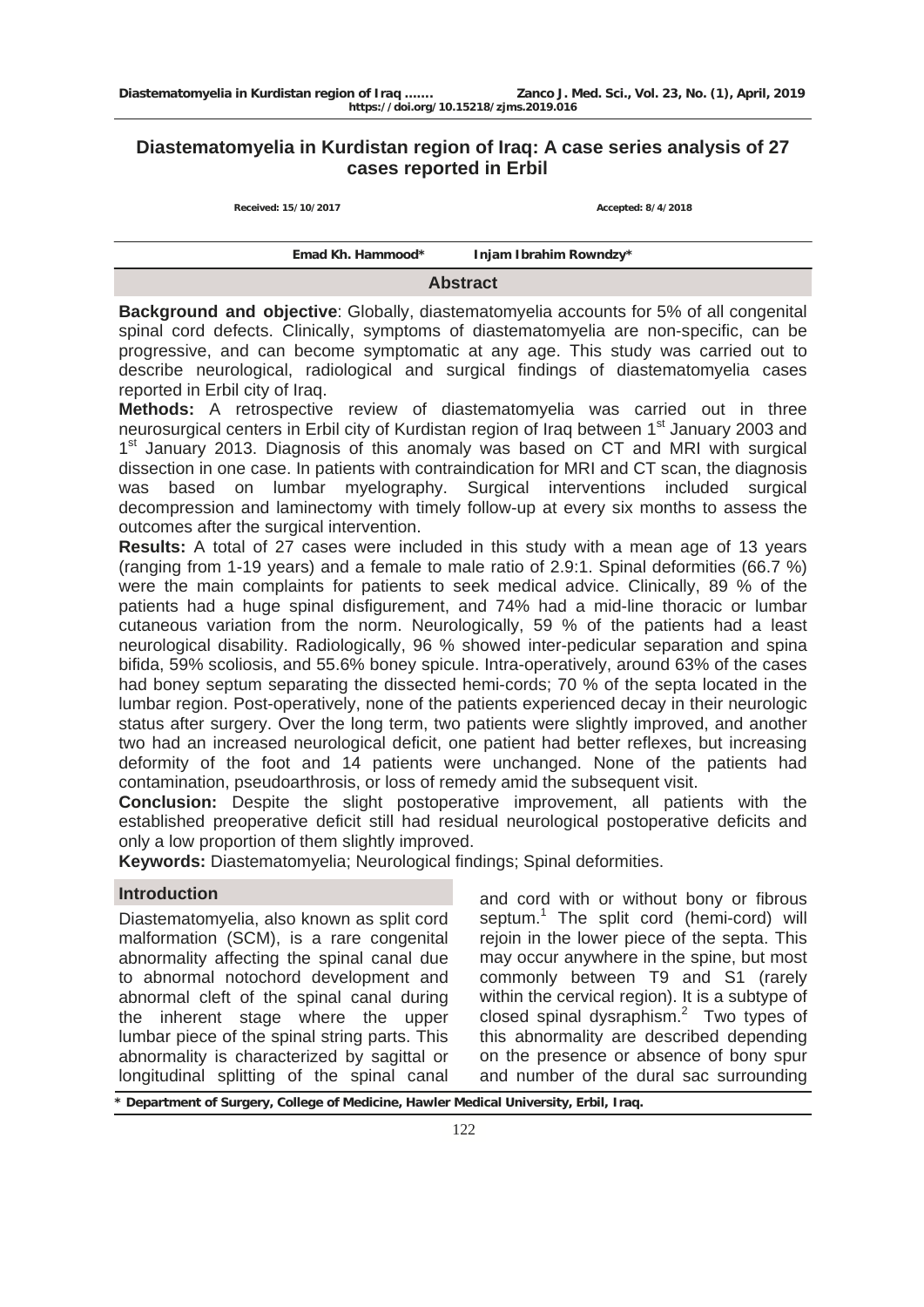**Diastematomyelia in Kurdistan region of Iraq ……. Zanco J. Med. Sci., Vol. 23, No. (1), April, 2019 https://doi.org/10.15218/zjms.2019.016**

the split cord. $3-5$  Type I deformity (symptomatic type) characterized by the presence of bony septum that produces two separate dural sacs for each hemi-cord, while type II deformity (nonsymptomatic type) characterized by the absence of bony septum leaving one dural sac to surround the hemi-cords.<sup> $4-6$ </sup> Globally, diastematomyelia accounts for 5% of all congenital spinal cord defects. Clinically, symptoms of diastematomyelia are nonspecific, can be progressive, and can become symptomatic at any age.<sup>7</sup> Around 60 -70% of patients with diastematomyelia have inherent scoliosis.<sup>8</sup> Although this defect is diagnosed at childhood, with recent advances in imaging technologies, diagnosis become frequent in adult age.<sup>7</sup> Nationally, scarce information is available in Kurdistan region of Iraq on this congenital defect. Therefore, this study was carried out to describe neurological, radiological and surgical findings of diastematomyelia cases reported in Erbil city of Kurdistan region.

### **Methods**

We carried out a retrospective review of diastematomyelia reported in three neurosurgical centers of Erbil teaching hospital, Hawler private hospital and Par private hospital in Erbil city of Kurdistan region between  $1<sup>st</sup>$  January 2003 and 1<sup>st</sup> January 2013. All patients diagnosed as having diastematomyelia in these three centers during the study period

were included in this study. Diagnosis of this anomaly was based on magnetic resonance imaging (MRI) and computerized tomography (CT) scan, with surgical dissection in one case. In patients with contraindications for MRI and CT scan, the diagnosis was based on lumbar myelography. Clinical and neurological examinations were conducted for all patients. Surgical interventions including surgical decompression and laminectomy were performed with timely follow-up at every six months to assess the outcomes (changes) after the surgical intervention. The protocol of the study was approved by the research ethics committee of the college of medicine of Hawler medical university. Informed consent was obtained from all patients or their guardian before being enrolled in the study. Descriptive statistical analysis was performed, and the results of categorical variables were presented in the form of frequencies and percentages. Results of numerical variables were presented in the form of means and standard deviations.

## **Results**

A total of 27 cases were included in this study, their mean age  $(± SD)$  was 13  $+ 5.6$ years, ranging from 1- 19 years; 23 of them were below ten years of age. Twenty cases (74%) were females with a female: male ratio of 2.9: 1. Spinal deformities (66.7%) were the main complaint in patients seeking medical advice (Table 1).

**Table 1:** Main deformities of diastematomyelia demonstrated in patients seeking medical advice.

| <b>Associated deformities</b> | No. | $($ % $)$ |
|-------------------------------|-----|-----------|
| Spinal deformity              | 18  | (66.7)    |
| Gait deformity                | 3   | (11.1)    |
| Foot deformity                | 4   | (14.8)    |
| Untreated myelomeningocele    | 2   | (7.4)     |
| Total                         | 27  | (100.0)   |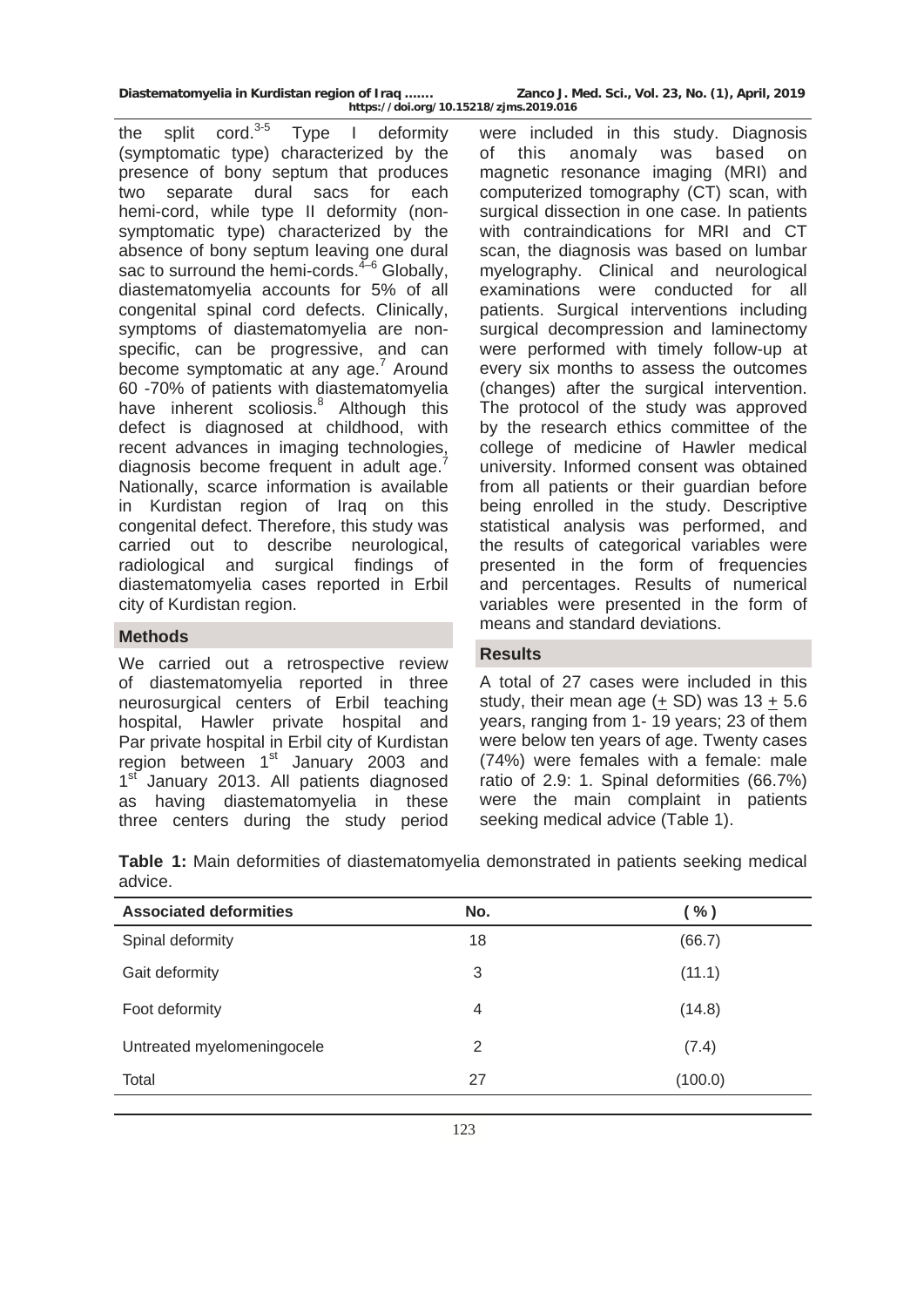Pre-operatively, clinically 24 (88.9%) of the patients had a huge spinal disfigurement, 20 (74.1%) had a mid-line thoracic or lumbar cutaneous variation from the norm, and 12 (44.4%) had remarkable foot disfigurements. Neurologically, 16 (59.3 %)

of the patients had a least neurological disability. Radiologically, 96.3% showed inter-pedicular separation and spina bifida, 59.3% scoliosis, and 55.6% boney spicule. Details are shown in Table 2.

|        |  |  |  | Table 2: Pre-operative findings of the 27 patients with diastematomyelia included in the |  |  |
|--------|--|--|--|------------------------------------------------------------------------------------------|--|--|
| study. |  |  |  |                                                                                          |  |  |

| <b>Variables</b>                             | N  | No.            | (%)    |
|----------------------------------------------|----|----------------|--------|
| <b>Clinical findings</b>                     |    |                |        |
| Huge spinal disfigurement                    | 27 | 24             | (88.9) |
| Thoracic/ lumbar cutaneous variation         | 27 | 20             | (74.1) |
| Hair patch                                   | 20 | 11             | (55.0) |
| Lipoma                                       | 20 | 4              | (20.0) |
| <b>Nevus</b>                                 | 20 | $\overline{2}$ | (10.0) |
| Sacral dimple                                | 20 | $\overline{2}$ | (10.0) |
| Hemangioma                                   | 20 | $\mathbf{1}$   | (5.0)  |
| Foot disfigurement                           | 27 | 12             | (44.4) |
| <b>Neurological findings</b>                 | 27 |                |        |
| Least neurological disability                | 27 | 16             | (59.3) |
| Paraplegia and myelomeningocele              | 27 | $\overline{2}$ | (7.4)  |
| Spastic paraparesis                          | 27 | 1              | (3.7)  |
| <b>Radiological findings</b>                 |    |                |        |
| Bony spicule                                 | 27 | 15             | (55.6) |
| Inter-pedicular separation with spina bifida | 27 | 26             | (96.3) |
| <b>Scoliosis</b>                             | 27 | 16             | (59.3) |
| Disappointments of arrangement               | 16 | $\overline{7}$ | (43.8) |
| Disappointment of division                   | 16 | 3              | (18.8) |
| <b>Blended deformities</b>                   | 16 | 6              | (37.5) |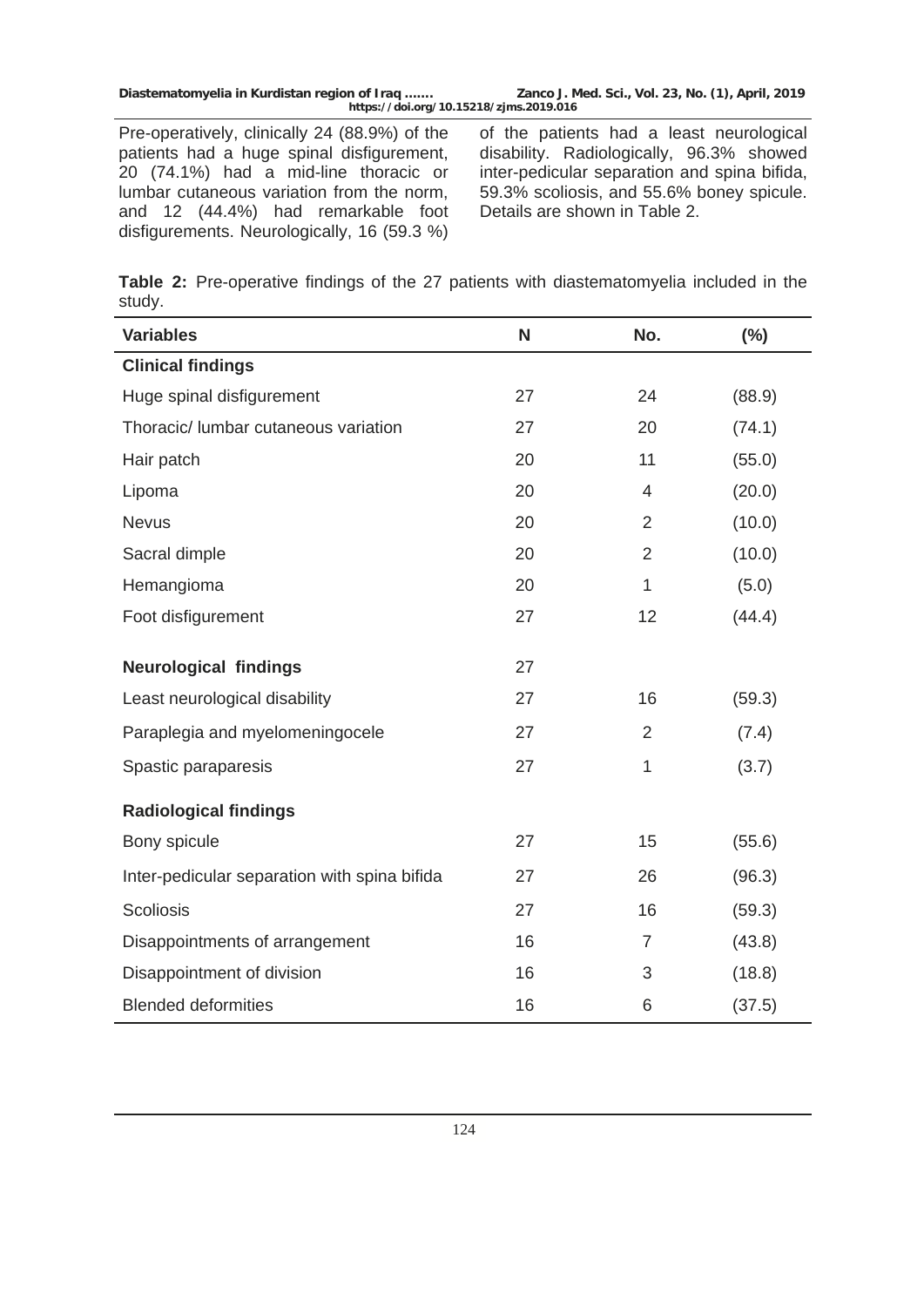**Diastematomyelia in Kurdistan region of Iraq ……. Zanco J. Med. Sci., Vol. 23, No. (1), April, 2019 https://doi.org/10.15218/zjms.2019.016**

Intra-operatively, around 63% of the cases had boney septum separating the dissected hemi-cords, and 70% of the septa located in the lumbar region (Table 3). Post-operatively, only 19 patients were adequately followed-up for a minimum of six months after laminectomy. Based on preoperative and postoperative neurological examination and, in a few cases, on electromyography and muscle testing, none of the patients experienced decay in their neurologic status after surgery. Over the long term, two (10.5%)

patients were slightly improved, two (10.5%) patients had an increased neurological deficit, and one (5.3%) patient had better reflexes but increasing deformity of the foot. The remaining 14 (73.7%) patients were unchanged. One patient died of cardiac arrest during laminectomy. In one patient who had related myelomeningocele, postoperative cerebrospinal liquid spillage was reported. None of the patients had contamination, pseudarthrosis, or loss of remedy amid the subsequent visit.

| <b>Variable</b>                | N  | No.            | $(\%)$  |
|--------------------------------|----|----------------|---------|
| Type of the septum             |    |                |         |
| Bony septum (type I)           | 27 | 17             | (62.96) |
| Cartilaginous septum (type II) | 27 | 10             | (37.04) |
| Site of the septum             |    |                |         |
| Thoracic                       | 27 | 8              | (29.6)  |
| 3 <sup>rd</sup> thoracic       | 8  | 1              | (12.5)  |
| 5 <sup>th</sup> thoracic       | 8  | 1              | (12.5)  |
| 7 <sup>th</sup> thoracic       | 8  | $\overline{2}$ | (25.0)  |
| 8 <sup>th</sup> thoracic       | 8  | 1              | (12.5)  |
| 9 <sup>th</sup> thoracic       | 8  | 1              | (12.5)  |
| 10 <sup>th</sup> thoracic      | 8  | $\overline{2}$ | (25.0)  |
| Lumbar                         | 27 | 19             | (70.4)  |
| 1 <sup>st</sup> lumbar         | 19 | $\,6\,$        | (31.6)  |
| 2 <sup>nd</sup> lumbar         | 19 | $\mathbf 5$    | (26.3)  |
| 3 <sup>rd</sup> lumbar         | 19 | 6              | (31.6)  |
| 4 <sup>th</sup> lumbar         | 19 | $\overline{2}$ | (10.5)  |

**Table 3:** Intra-operative findings in all patients.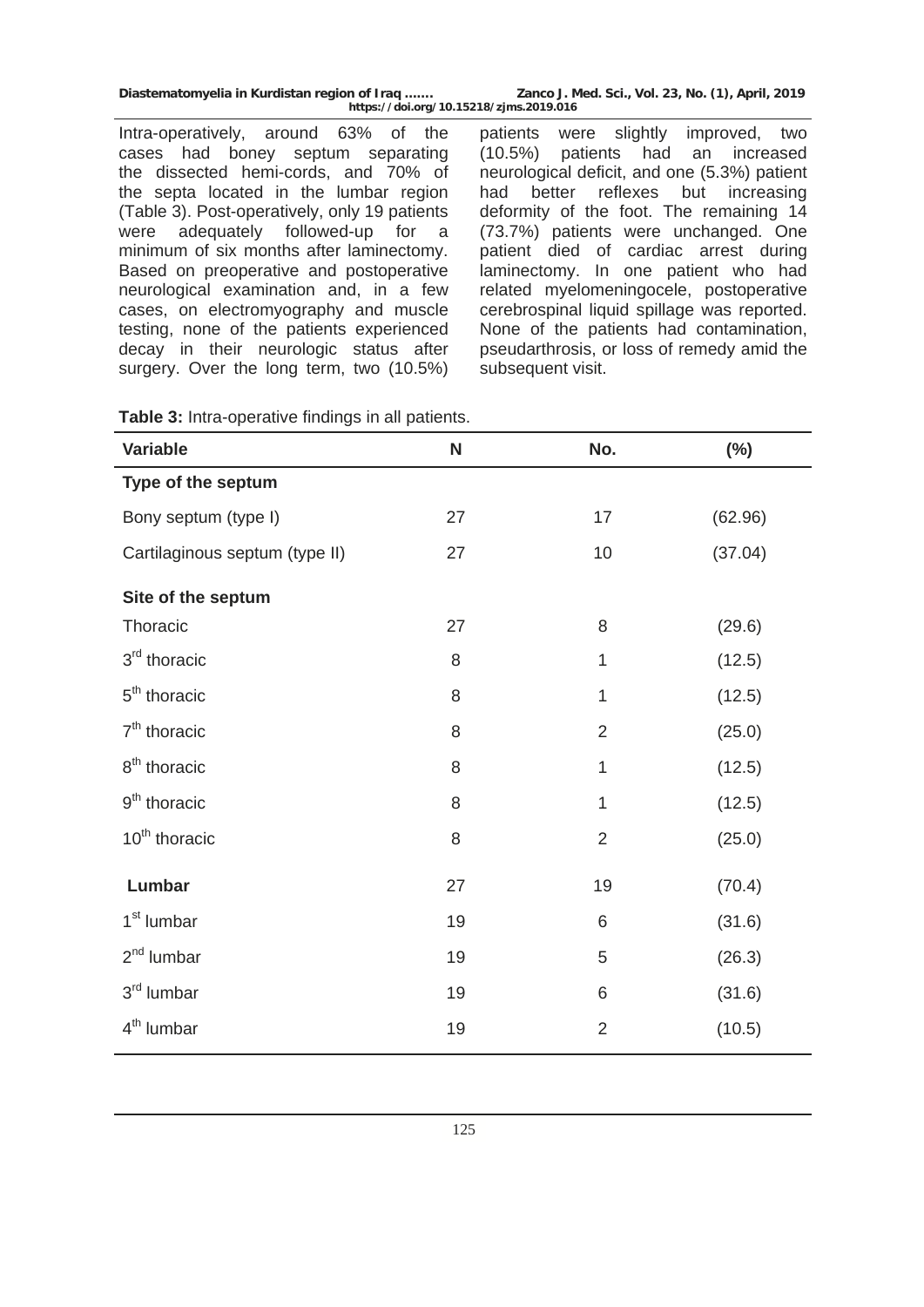**Diastematomyelia in Kurdistan region of Iraq ……. Zanco J. Med. Sci., Vol. 23, No. (1), April, 2019 https://doi.org/10.15218/zjms.2019.016**

#### **Discussion**

In the current study, the mean age of the affected patients was 13 years. This is much higher than that in northern India (5.7) years),<sup>9</sup> in Paris of France (2.3 years)<sup>10</sup> and Egypt  $(5.5 \text{ years})$ .<sup>11</sup> However, it is lower than that reported by another study (37.8 years).<sup>12</sup> Females were predominantly affected in the current study with a female: male ratio of 2.9:1. This female predominance was similarly reported with different ratios in studies in Paris,<sup>10</sup> Egypt,<sup>11</sup> Los Angeles of United States,<sup>13</sup> and China.14 However, the study in Northern India<sup>9</sup> reported a predominance of males with a male to female ratio of 1.5:1. Spinal deformities were the main deformity associated with diastematomyelia constituting 66.7 % of deformities in this study. This finding is similar to that reported in Boston in the United States,<sup>15</sup> but it is higher than that reported in New Delhi of India,<sup>16</sup> and Egypt.<sup>11</sup> Around 74% of patients had thoracic or lumbar cutaneous variations. This is slightly higher than that reported in the Boston, $15$  and Paris studies,<sup>10</sup> but it is lower than that reported in Los Angles study.<sup>13</sup> Hair patches were the main cutaneous lesions; a finding, which is similarly reported in Boston,<sup>15</sup> and Egypt studies,  $11$  while in Los Angeles study congenital dermal sinus was the main lesion, $13$  and in Paris study, the port-wine stain was the main lesion.<sup>10</sup> At the operation, nearly 63% of cases of diastematomyelia had boney septum; a finding which is slightly lower than that reported in Egypt study.<sup>11</sup> These lesions were located mainly at the lumbar region which is similarly reported in Boston,<sup>15</sup> and India studies.<sup>17</sup> However, in the other Indian study in New Delhi.<sup>16</sup> the lesions were located mainly in the thoracic region. Postoperatively, Mahapatra<sup>17</sup> reported that 50% of their patients improved, 44% remain unchanged, and 6% suffered from immediate postoperative deterioration. On the other hand, Borkar et al.<sup>16</sup> reported that 71.7% of patients were improved, 13.2% unchanged, and 15.1% suffered

postoperative deterioration. In this study, however, only 10.5% of patients were slightly improved, 10.5% had increased neurological deficit, 5.3% had better reflexes but with increased foot deformity, and 73.7% remained unchanged. Postoperative cerebrospinal fluid spillage was reported in one patient (3.7%), and none of the patients had wound contamination, while Kumar et al.<sup>9</sup> reported CSF leakage in 33%, wound contamination in 14%, and meningitis in 8% of patients, and Gan et al.<sup>18</sup> reported postoperative wound infection in 11.1% of patients.

### **Conclusion**

Despite the slight postoperative improvement, all patients with the established preoperative deficit still had residual neurological postoperative deficits and only a low proportion of them slightly improved.

#### **Competing interests**

The authors declare that they have no competing interests.

#### **References**

- 1. Moradi E, Hanaei S, Shahjouei S, Habibi Z, Nejat F. Trifid cord; very rare presentation of split cord malformation. J Spine 2016; 5:311.
- 2. Upasani VV, Ketwaroo PD, Estroff JA, Warf BC, Emans JB, Glotzbecker MP. Prenatal diagnosis and assessment of congenital spinal anomalies: Review for prenatal counseling. World J Orthop 2016; 7(7):406–17.
- 3. Sonigo-Cohen P, Schmit P, Zerah M, Chat L, Simon I, Aubry MC, et al. Prenatal diagnosis of diastematomyelia. Childs Nerv Syst 2003; 19(7- 8):555–60.
- 4. Olaide A, Venkatraman S, Farbod A. Type I split cord malformation: Literature review, case presentation and surgical technique. JSM Neurosurg Spine 2014; 2(3):1026.
- 5. Sack AM, Khan TW. Diastematomyelia: Split cord malformation. Anesthesiology 2016; 125 (2):397.
- 6. Garg K, Mahapatra AK, Tandon V. A rare case of type 1 C split cord malformation with single dural sheath. Asian J Neurosurg 2015; 10(3):226–8.
- 7. McShane A, Temponi EF, Millar A. Diastematomyelia- an unusual presentation to rheumatology. Rheumatology (Sunnyvale) 2016; 6(3):204.